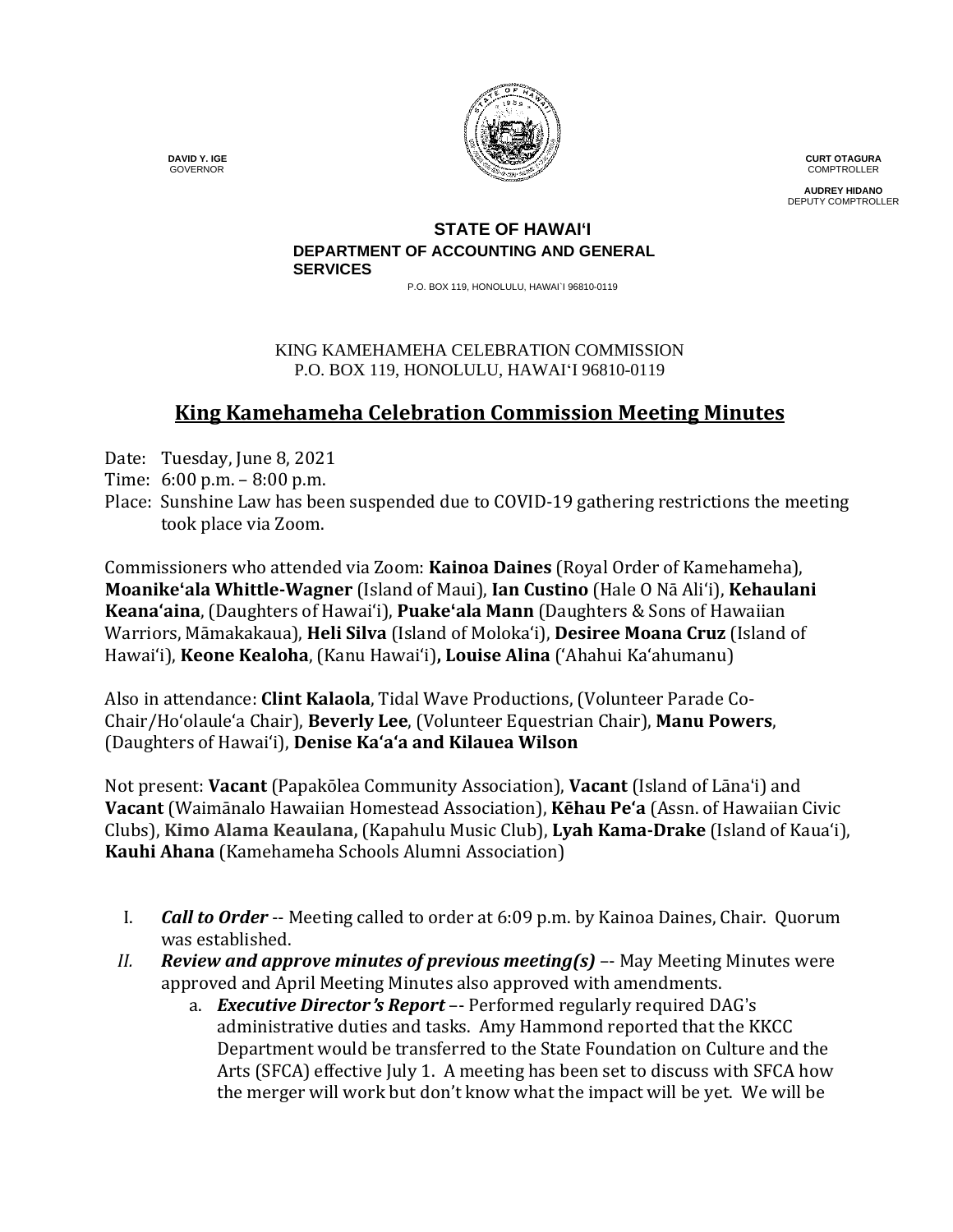meeting with SFCA to streamline our budget moving forward. This year the SFCA gave funding for the Lei Draping Ceremony only. Lei Draping expenses will be conducted through procurement. Vignettes will air from June 5 - 11 on Hawaii News Now.

### *III. KKCC Business*

- *a. Executive Committee Report –-* We are planning to have a fact-finding meeting with DAGS Comptroller Curt Otuguro and Jonathan Johnson with SCFA to determine the impact of the merger. Please contact Kainoa if you have any questions.
- *b. Financial Update* (Keone Kealoha, Kanu Hawaiʻi) –- Keone reported the current balance remains the same at \$13,890.58.
	- *i. Fundraising Committee* (Ian Custino) -– Ian reported that sponsorship proposals have gone out and received good initial interest including The Festival Companies and others. We submitted a grant proposal to HTA requesting \$30,000. We are hopeful that Kamehameha Schools will match it. We received confirmation for a \$50,000 grant from SFCA, specifically for Lei Draping, and are awaiting receipt of funds. We will likely meet our needs for this year with some left over for 2022. The Commission generally finds funding for marketing statewide. Kona, Hilo and Maui normally work directly with HTA for funding. Oʻahu, Kauaʻi, Molokaʻi and Hilo have been the recipients of the majority of fundraising with Kohala as needed. Previously we had talks with HTA to provide KKCC with \$250,000 to cover all counties, however, that may not be an option because the new HTA structure relates to cultural activities and KKCC has also been moved to the SFCA. It may make sense to leave the volunteers and non-profits currently managing events and fundraising to continue to do so until we can sort out the new department structure. We may also want to discuss the possibility of a Friends of KKCC to assist in our efforts and see changes to the statutes if needed. KKCC is a very different type of organization and we may need to make some adjustments to HRS 8-5. Our goal will be to streamline the operations as it relates to fundraising and the various neighbor coordinating neighbor island entities. Please review your needs and submit what funding requirements you may have for the 2022 activities.

## *IV.* **Commissioner reports/updates non-island specific representatives**

- *a.* Royal Order of Kamehameha (Kainoa Daines) –- Kainoa is awaiting confirmation that a 6 pm torch lighting ceremony will be held at the statue on June 10. He will also be attending the Hilo Lei Draping. Normally they gather at the statue to reaffirm their fielty to King Kamehameha as well as Kalanianiʻole.
- b. 'Ahahui Ka'ahumanu (Louise Alina) –- Lei Draping Ceremony plans are in place with lei sewing confirmed for the Kaʻahumanu Cemetery in Kalihi due to COVID restrictions. The practice did not go well this morning as the poles provided by Ocean from HFD were not long enough so they could essentially only talk through the practice. Taller poles will need to be sourced for Friday.
- c. Hale O Nā Ali'i (Ian Custino) -- Nothing to report.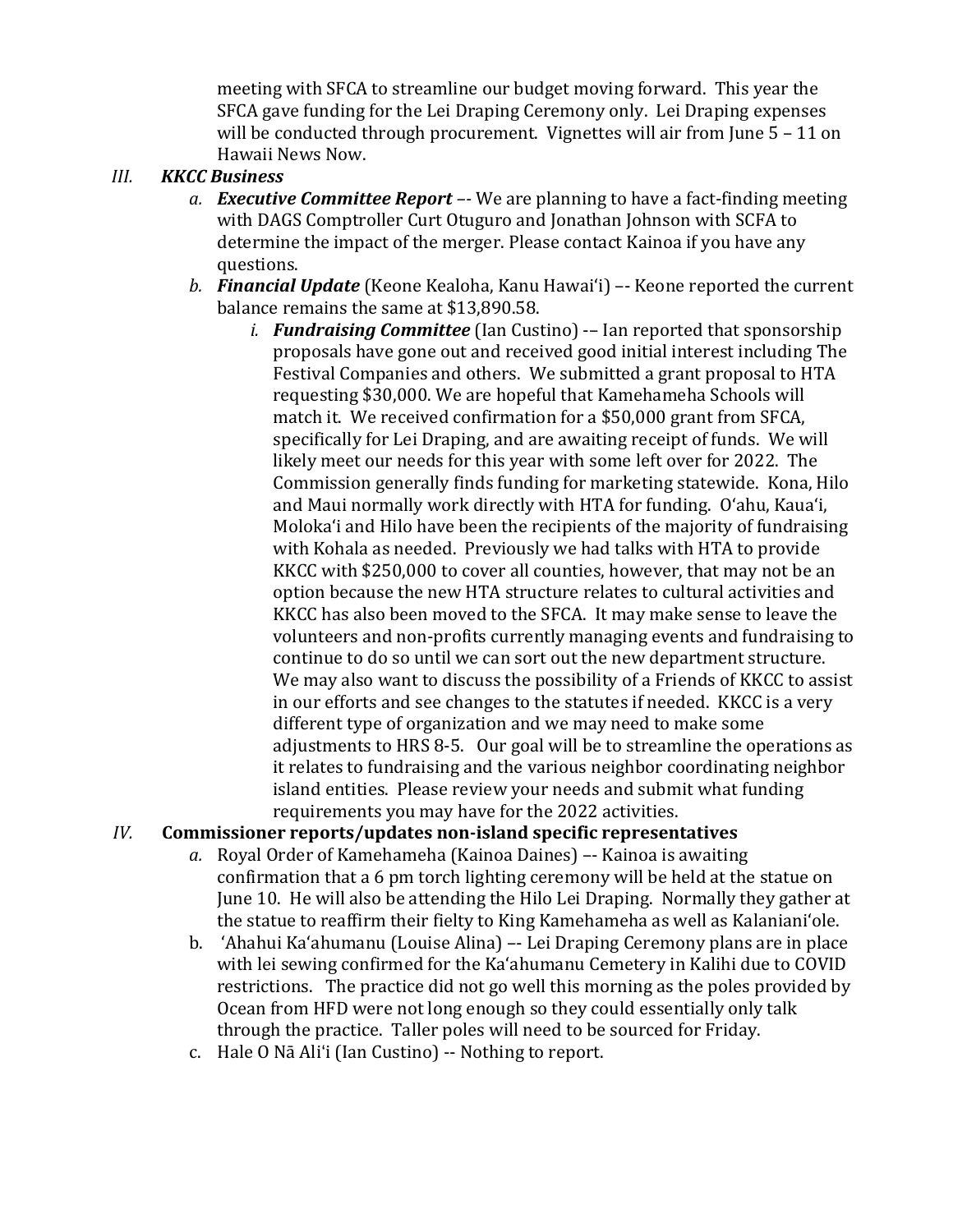- d. Daughters & Sons of Hawaiian Warriors, Māmakakaua (Puake'ala Mann) –- Puakeʻala noted their ceremony would be on Friday, June 11 from 8 a.m. – 9:30 a.m.
- e. Daughters of Hawai'i (Kēhaulani Keana'aina) –- Kēhaulani reported that unfortunately they are cancelling the Hoʻolauleʻa as they did not receive an exemption.
- f. Association of Hawaiian Civic Clubs (Kēhau Peʻa) –- Nothing to report.
- g. Kamehameha Schools Alumni Association (Kauhi Ahana) –- Nothing to report.
- h. Kapahulu Music Club (Kimo Alama Keaulana) –- Nothing to report.
- i. Waimānalo Hawaiian Homestead Association (Vacant) –- Kilauea Wilson introduced Denise Kaʻaʻa who also attended the meeting. They are working on in-house elections and looking forward to assisting KKCC. We will send her the information on becoming an official member.
- j. Papakōlea Community Association (Vacant) –- Amy reported on behalf of Lilia Kapuni'ai noting that they will have eight boys to assist on Friday.
- V. Hawaiʻi Island Report (Desiree Moana Cruz) –- Desiree Moana Cruz reported that they are ready to go with the Hilo Lei Draping Ceremony planned for June 10 at 5 pm. The normal organizations will be attending as well as the Mayor. The following morning at 5 am in Kohala there will be a sunrise protocol at Pololū and will be set up to receive lei from 5 am and the draping is planned to start at 8 am. There will be no parade or hoʻolauleʻa in Kona. Both sites are to be conducted as private ceremonies. No hoʻolauleʻa is planned at Moku Ola. She also reported that the Hawaiʻi Island vignette will feature the birthplace of King Kamehameha I in Kohala, his first established government in Hilo and his last days of life spent in Kona.
- VI. Maui Report (Moanikeʻala Whittle-Wagner) –- Moanike'ala is looking forward to the virtual Maui parade which will be shown on the MKCPPH (Nā Kamehameha Commemorative Pāʻū Parade & Hoʻolauleʻa) Facebook page https://www.facebook.com/NKCPPH [a](https://urldefense.com/v3/__https:/www.facebook.com/NKCPPH__;!!LIYSdFfckKA!m1vwrvebqzfeo35AwrELK0ShHZPbMloLWIuUac_XavO1tzi3znqDNvv-A4Du-Es$)t 10 a.m. on June 19 followed at noon by the Hoʻolauleʻa. She thanked the entire Commission for continuing to plan and honor Kamehameha. Other facebook page features include: Pre Show: [https://www.facebook.com/NKCPPH/videos/769765630379623,](https://urldefense.com/v3/__https:/www.facebook.com/NKCPPH/videos/769765630379623__;!!LIYSdFfckKA!m1vwrvebqzfeo35AwrELK0ShHZPbMloLWIuUac_XavO1tzi3znqDNvv-LhZYlfY$) Parade: [https://www.facebook.com/NKCPPH/videos/878181179708503,](https://urldefense.com/v3/__https:/www.facebook.com/NKCPPH/videos/878181179708503__;!!LIYSdFfckKA!m1vwrvebqzfeo35AwrELK0ShHZPbMloLWIuUac_XavO1tzi3znqDNvv-Ko5eZI8$) Hoʻolealeʻa: [https://www.facebook.com/NKCPPH/videos/221267409676773](https://urldefense.com/v3/__https:/www.facebook.com/NKCPPH/videos/221267409676773__;!!LIYSdFfckKA!m1vwrvebqzfeo35AwrELK0ShHZPbMloLWIuUac_XavO1tzi3znqDNvv-UFbg7T0$)
- VII. Kauaʻi Report (Lyah Kama-Drake) -– Nothing to report.
- Moloka'i Report (Heli Silva) –- Heli reported she is working with Daniel of Akakū Maui Community Media to complete the long version of the video and that she liked the HNN vignette. The Paniolo Heritage rodeo at Jimmy Duvachelle Arena will be noon – 6 pm with entertainment and a steak fry cook out on this Friday and Saturday. There will be a link for the full-length video to be provided later. The video represented the four islands of Maui Nui who featured a page and a princess and included a Royal Court. The video will be shown on June 11 on Akakū.
- IX. Lāna'i Report (Vacant) Nothing to report.<br>X. O 'ahu Report (Kainoa Daines) -- Lei Draping
- O'ahu Report (Kainoa Daines) –- Lei Draping Protocol was reviewed including materials to be used. Our event is modeled after the 2021 Kūhiō Day celebration. We plan to have invited guests RSVP for 20-minute time slots for the drive-through lei drop-off entering from the Punchbowl entrance. The deadline to RSVP will be Monday, June 7 if they want to get out to offer the lei with protocol and oli they can do so during